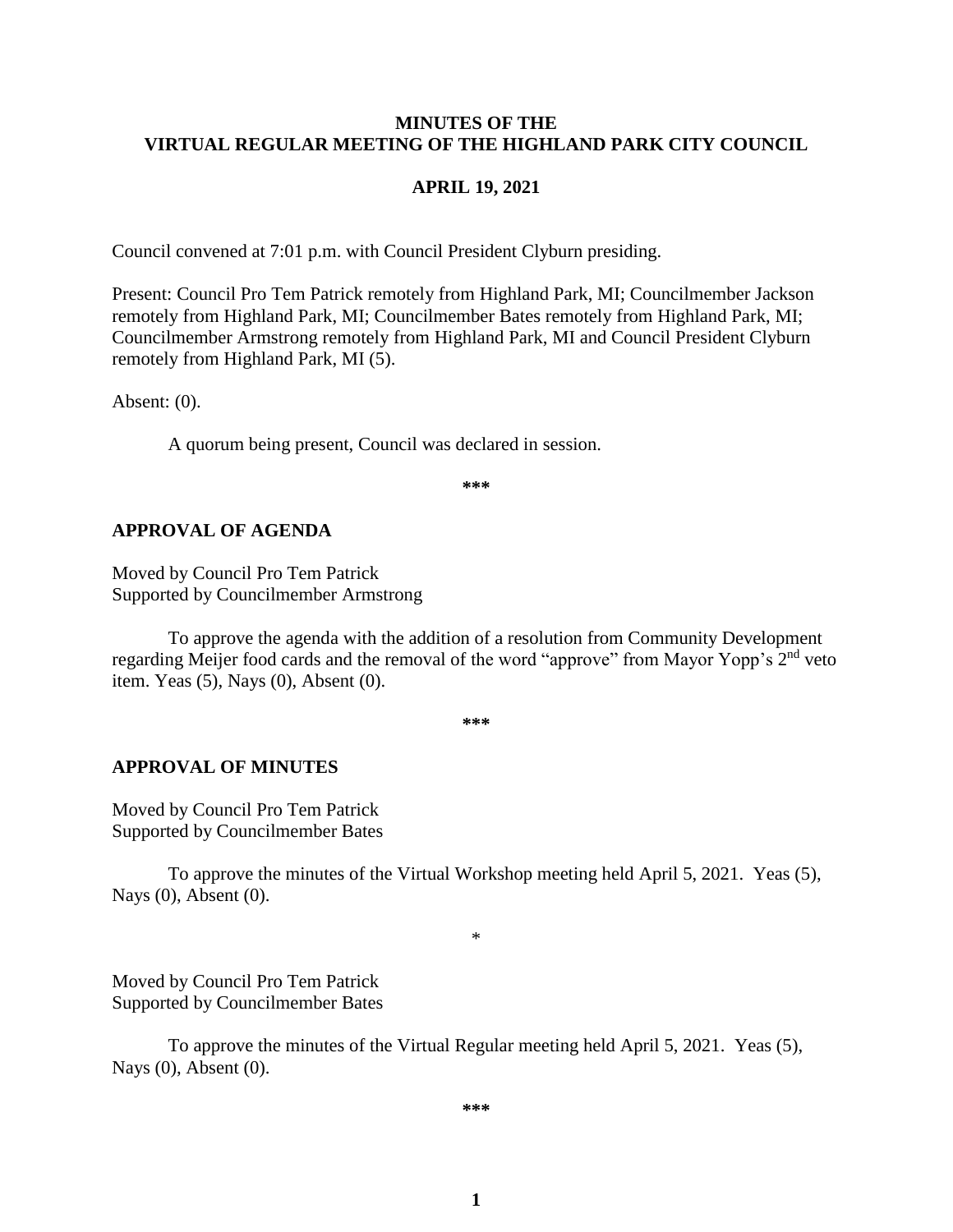#### **ADMINISTRATION 04-19-21 V**

The following resolution was submitted for approval

## **RESOLUTION TO SUBMIT APPLICATION FOR STATE OF MICHIGAN GRANT FOR FINANCIALLY DISTRESSED CITIES, VILLAGES AND TOWNSHIPS (FDCVT)**

Moved by Councilmember Armstrong Supported by Councilmember Bates

**WHEREAS,** on March 16, 2021, the State of Michigan announced the availability of \$2.5 million for 2021 FY grants to financially distressed cities, villages and townships (FDCVT) to be used to help fund special projects and free up tax dollars for important services; and

**WHEREAS,** Highland Park qualifies for subject grant; and

**WHEREAS,** in 2019 and 2020, the City successfully applied for and received grants for the Water Department, the purchase of a new police vehicle, the Blue Light Project and funds to bring the front entrance of Highland Park City Hall into ADA compliance; and

**WHEREAS,** Highland Park wishes to apply for funding under this program, and

**NOW, THEREFORE, BE IT RESOLVED** the City approves applying for a 2021 FDCVT Grant. Yeas (5), Nays (0), Absent (0).

**\*\*\***

## **CITY CLERK 04-19-21 VI**

The Clerk submitted a Special Event Application from Playground located at 16549 Woodward Ave. for May 22, 2021 7:00pm to 11:00pm.

Moved by Council Pro Tem Patrick Supported by Councilmember Bates

To forward to the Legal Department for a recommendation. Yeas (5), Nays (0), Absent (0).

**\*\*\***

## **CITY COUNCIL 04-19-21 VII a**

Moved by Council Pro Tem Patrick Supported by Councilmember Jackson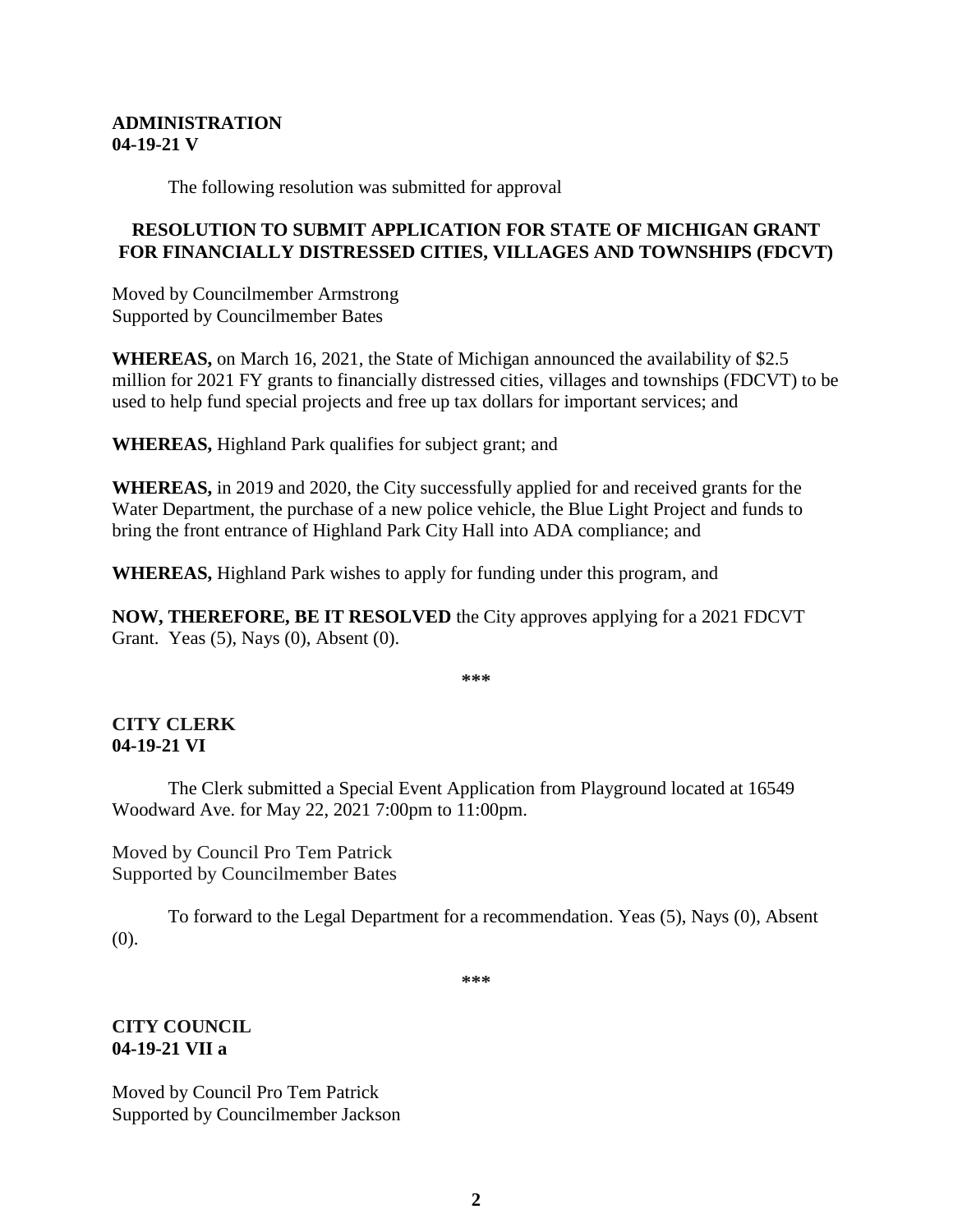To open Proposed 2021-2022 Budget Council hearing. Yeas (5), Nays (0), Absent (0).

Finance Director Eleanor Williamson gave an overview of the proposed budget. Comments were received from City Administrator Cathy Square, Police Chief Kevin Coney and Judge Bridgette Officer-Holley.

Moved by Council Pro Tem Patrick Supported by Councilmember Armstrong

To close Proposed Budget Council hearing. Yeas (5), Nays (0), Absent (0).

\*

## **04-19-21 VII b**

Moved by Council Pro Tem Patrick Supported by Councilmember Bates

To hold a Public Hearing May 17, 2021 at 7:00pm on the Mayor's Proposed 2021-2022 Operating Budget. Yeas (5), Nays (0), Absent (0).

**\*\*\***

## **COMMUNITY DEVELOPMENT 04-19-21 VIII**

The following resolution was submitted for approval.

## **RESOLUTION APPROVING THE PURCHASE AND DISTRIBUTION OF MEIJER FOOD CARDS FOR DISTRIBUTION TO ELIGIBLE CDBG FUND RECIPIENTS**

Moved by Council Pro Tem Patrick Supported by Councilmember Bates

**WHEREAS,** The City of Highland Park received \$50,000 CDBG Funds from Wayne County to assist city residents experiencing food shortages, and;

**WHEREAS,** normal method of food distribution does not cover all essential needs, and;

**WHEREAS,** the City of Highland Park has been awarded funds sufficient to purchase 208 cards with a value of \$250.00 per card, and;

**WHEREAS,** these cards will improve the health and welfare of the eligible recipient, and;

**WHEREAS,** these funds can only be used for limited purposes such as food.

**NOW, THEREFORE, BE IT RESOLVED,** that the City Council approve the acceptance of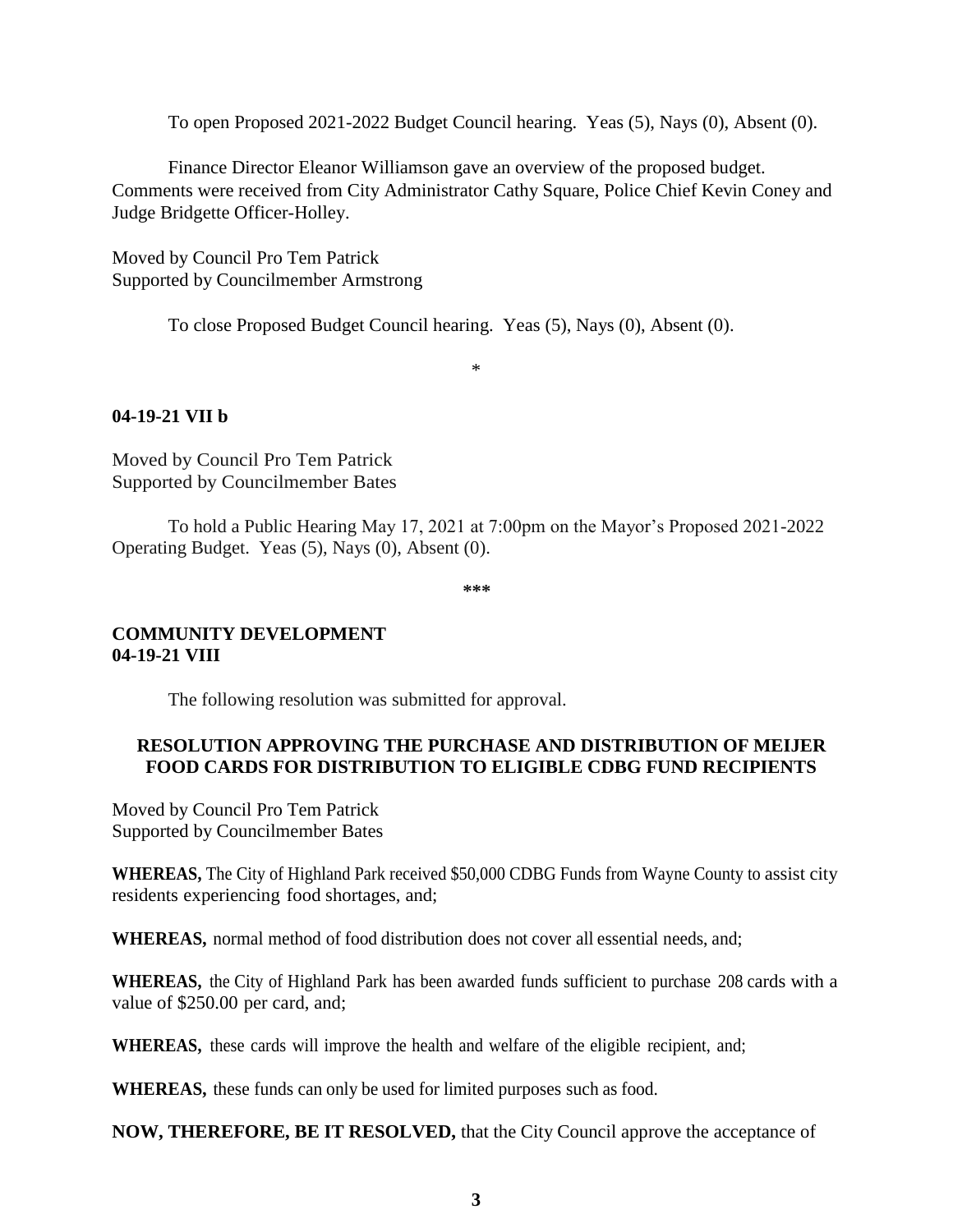\$50,000 and purchase and distribution of 208 Meijer food gift cards with a value of \$250.00 for distribution to eligible CDBG Fund recipients. Yeas (5), Nays (0), Absent (0).

**\*\*\***

## **ENGINEERING 04-19-21 IX**

The following resolution was submitted for approval.

# **A RESOLUTION TO ACCEPT WAYNE COUNTY ANNUAL MAINTENANCE PERMIT A-21058, ANNUAL PAVEMENT RESTORATION PERMIT A-21113, ANNUAL PERMIT FOR SPECIAL EVENTS A-21146 AS REQUESTED BY THE CITY ENGINEERING DEPARTMENT**

Moved by Council Pro Tem Patrick Supported by Councilmember Jackson

**WHEREAS**, City of Highland Park (hereinafter the "Community") periodically applies to the County ofWayne Department of Public Services, Engineering Division Permit Office (hereinafter the "County") for permits to conduct emergency repairs, annual maintenance work, and for other purposes on local and County road located entirely within the boundaries of the Community, as needed from time to time to maintain the roads in a condition reasonably safe and convenient for public travel;

**WHEREAS**, pursuant to Act 51 of 1951, being MCL 247.651 et seq., the County permits andregulates such activities noted above and related to temporary road closures;

**NOW THEREFORE, BE IT RESOLVED**, in consideration of the County granting such permit (hereinafter the "Permit"), the Community agrees and resolves that:

Any work performed for the Community by a contractor or subcontractor will be solely as a contractor for the Community and not as a contractor or agent of the County. Any claims by any contractor or subcontractor will be the sole responsibility of the Community. The County shall not be subject to anyobligations or liabilities by vendors and contractors of the Community, or their subcontractors.

The Community shall take no unlawful action or conduct, which arises either directly or indirectly out of its obligations, responsibilities, and duties under the Permit which results in claims being asserted against or judgment being imposed against the County, and all officers, agents and employees thereof pursuant to a maintenance contract. In the event that same occurs, for the purposes of the Permit, it will be considered a breach of the permit thereby giving the County a right to seek and obtain any necessary relief or remedy, including, but not by way of limitation, a judgement for moneydamages.

With respect to any activities authorized by Permit, when the Community requires insurance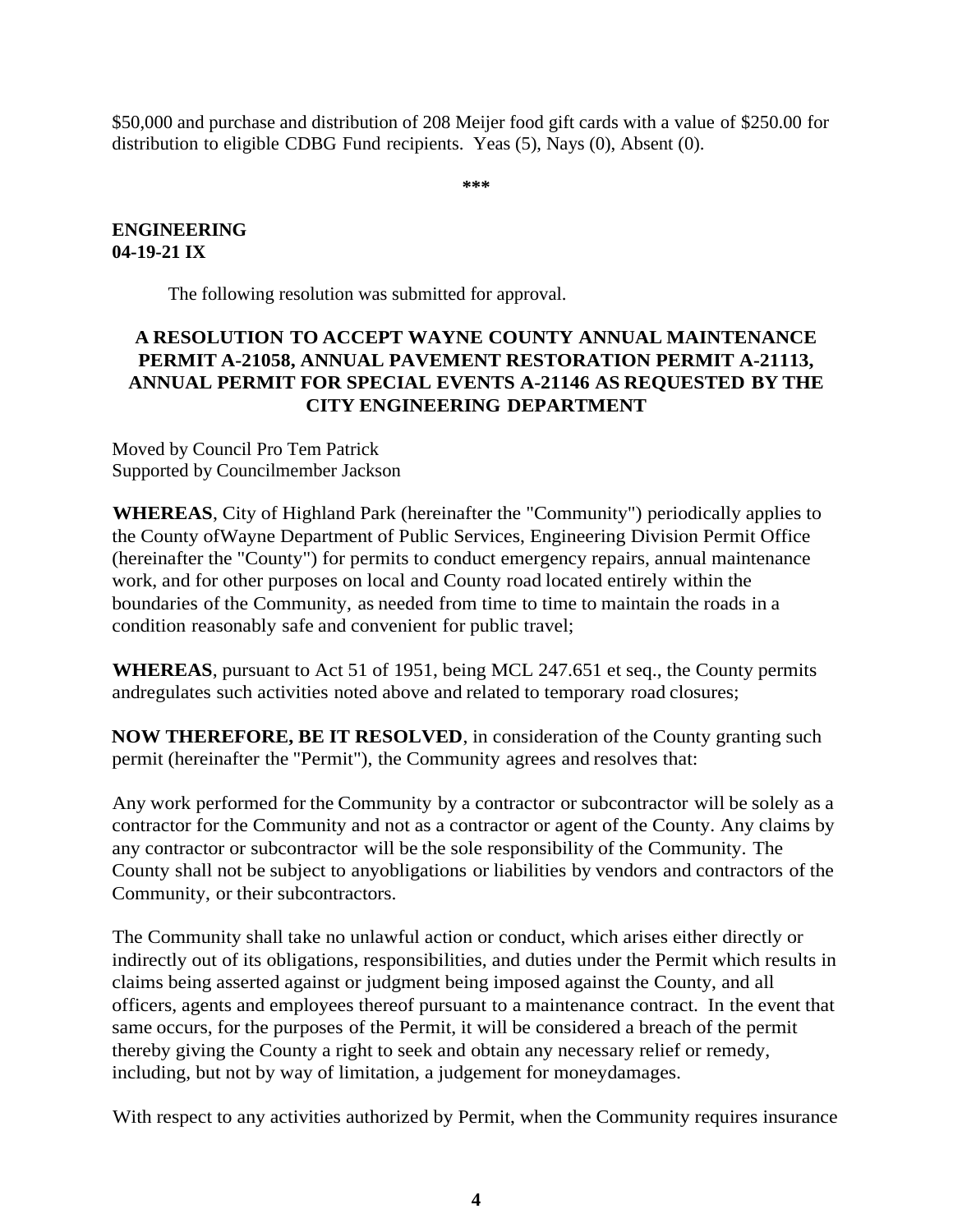on its own or its contractor's behalf, it shall also require that such policy include as named insured the County of Wayne and all officers, agents and employees thereof.

The incorporation by the County of this Resolution as part of a permit does not prevent the Countyfrom requiring additional performance security or insurance before issuance of a Permit.

This Resolution stipulates that the requesting Community shall, at no expense to Wayne County, provide necessary police supervision, establish detours and post all necessary signs and other trafficcontrol devices in accordance with the Michigan Manual of Uniform Traffic Control Devices.

This Resolution stipulated that the requesting Community shall assume full responsibility for the costof repairing damage done to the County road during the period of road closure or partial closure.

This Resolution shall continue in force from the date of execution until cancelled by the Community orthe County with no less than thirty (30) days prior written notice to the other party. It will not be cancelled or otherwise terminated by the Community with regard to any Permit which has already been issues or activity which has already been undertaken. Yeas (5), Nays (0), Absent (0).

**\*\*\***

## **MAYOR 04-19-21 X a**

The following veto was received from Mayor Yopp.

When this Honorable Council took its Oath of Office, it vowed to uphold the laws of this State. Because the Budget Amendment Resolution is inconsistent with that obligation, as further set forth below, I am required to veto this Resolution consistent with my duties as Mayor.

This resolution seeks to reduce the City Legal Department budget by \$20,000 in order to increase the City Council Legal budget by the same amount - due to litigation in which the City and City Council have independent counsel, as ruled by Judge Berry. Clearly, the City Legal Department budget, like that of the Council, will be forced to expend additional costs as a result of that litigation. As such, this Resolution is an exercise in bad judgment.

The budget process is among the most fundamental duties of the City Council. Appropriations made through the budget ensure the proper operation of the City and its Departments to ensure the health, safety, and welfare of its residents. Courts have determined that as part of that process, legislative bodies such as this Council are mandated to budget sums sufficient to allow administrative officers to carry out their duties and obligations. *Cahalan v. Wayne County Board of Commissioners, 93 Mich.App .* 114, 122 (1979). Further, legislative action that is capricious or did not arise from an exercise of good judgment or discretion is subject to judicial action *Veldman v. City of Grand Rapids,* 275 Mich. 100, 113 (1936).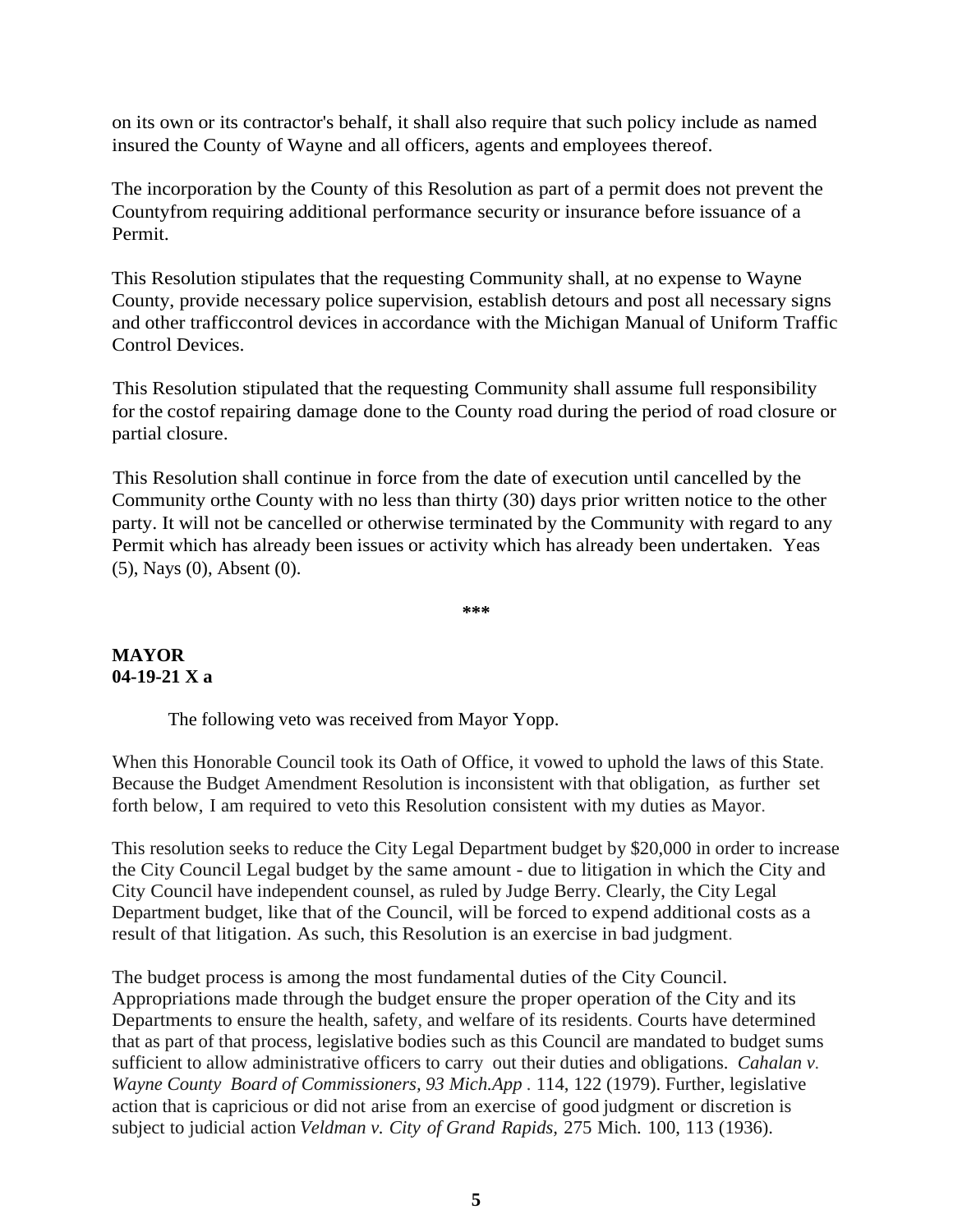Based upon the foregoing, to uphold my Oath of Office and protect the residents of the City of Highland Park, I hereby issue a Mayoral Veto of this Resolution.

Moved by Council Pro Tem Patrick Supported by Councilmember Armstrong

To override the above veto. Yeas (4) Clyburn, Patrick, Bates and Armstrong, Nays (1) Jackson, Absent (0).

**\***

## **04-19-21 X b**

The following veto was received from Mayor Yopp.

As a part of good governance, the Legislative branch must work with the Executive Branch in the adoption of policies and procedures. At the City Council meeting held April 5, 2021, the City Council adopted a Resolution that approved a marihuana application that was not reviewed by the City Attorney. This does not adequately protect the City.

Based upon the foregoing, to uphold my Oath of Office and protect the residents of the City of Highland Park, I hereby issue a Mayoral Veto of this Resolution.

Moved by Council Pro Tem Patrick Supported by Councilmember Armstrong

To override the above veto. Yeas (4) Clyburn, Patrick, Bates and Armstrong, Nays (1) Jackson, Absent (0).

**\*\*\***

### **WATER 04-19-21 XI**

The following resolution was submitted for approval.

## **A RESOLUTION APPROVING A CONTRACT BETWEEN THE CITY OF HIGHLAND PARK AND HYDROCORP INC. TO PROVIDE CROSS CONNECTION CONTROL AND BACKFLOW PREVENTION PROGRAM ADMINISTRATION SERVICES**

Moved by Councilmember Bates Supported by Council Pro Tem Patrick

**WHEREAS**, City Council has the responsibility for approving contracts under Chapter 14 of the Highland ParkCity Charter; and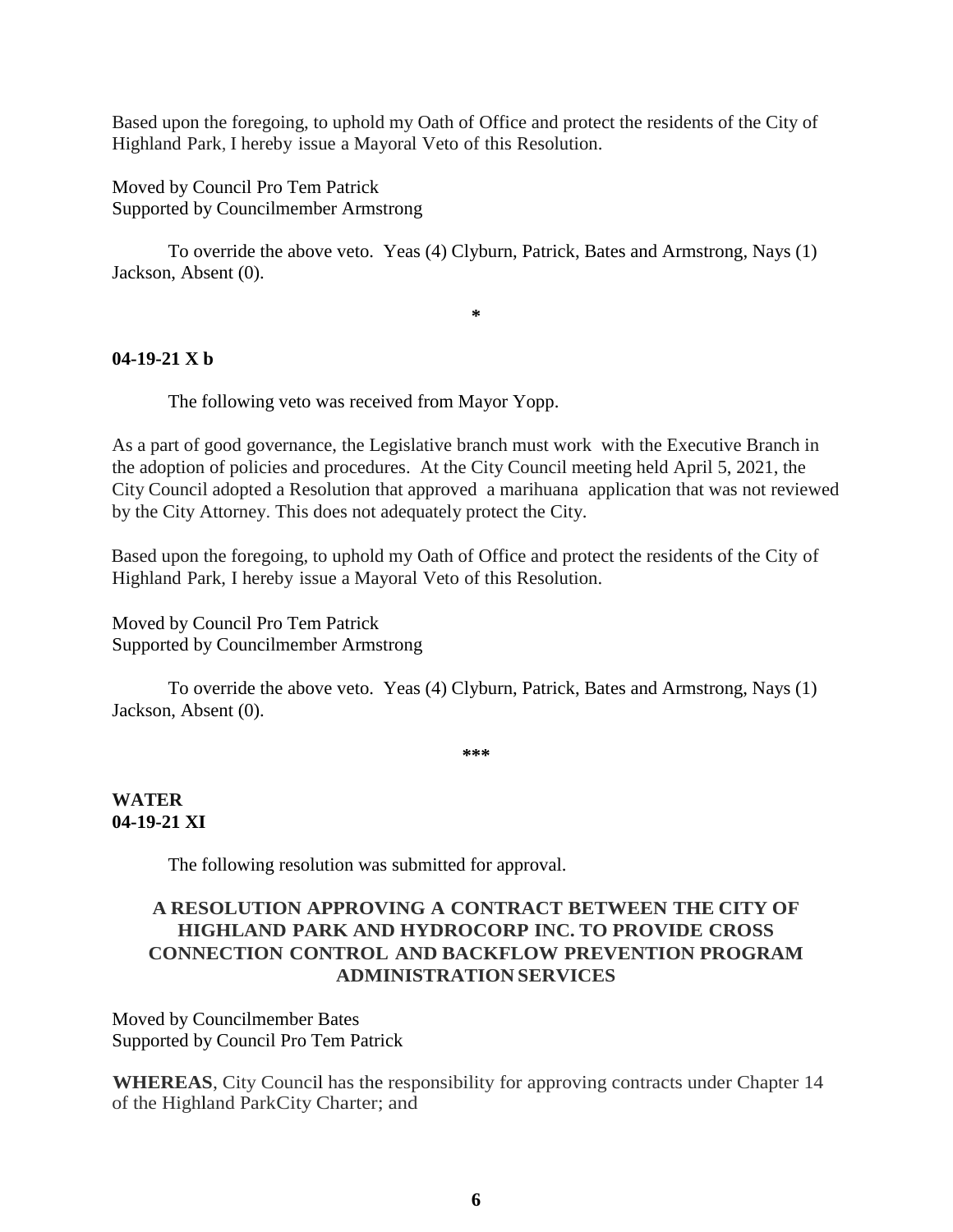**WHEREAS**, pursuant to Section 208.02 of the Highland Park Code of Ordinances the Water Departmentadvertised a Request for Proposals ("RFP") due March 29<sup>th</sup>, 2021, to competitively solicit proposals; and

**WHEREAS**, from the proposal received, the Department has determined that the Contractor's offer is advantageous to the City of Highland Park and the Water Department; and

**WHEREAS**, the Water Department and the Contractor have also agreed to the pricing listed in the attached letter to City Council; and

**WHEREAS**, the Contractor has presented that it has the requisite personnel, experience and resources to provide the Services required by the Department and the Contractor desires to provide the Services; and

**BE IT RESOLVED**, that the Highland Park City Council approves the City entering into a contract with HydroCorp Inc. to provide administration of the City Cross Connection Control and Backflow Prevention Program effective March 1<sup>st</sup>, 2021. Yeas (5), Nays (0), Absent (0).

**\*\*\***

## **COUNCIL AFFAIRS**

Moved by Council Pro Tem Patrick Supported by Councilmember Bates

To remove the tie-bar attached to the October 5, 2020 resolution approving the purchase of two police vehicles from Jorgenson Ford using Mideal pricing. Yeas (5), Nays (0), Absent (0).

**\*\*\***

#### **ADJOURNMENT**

Moved by Council Pro Tem Patrick Supported by Councilmember Bates

To adjourn the meeting, motion carried, meeting adjourned at 9:05 p.m.